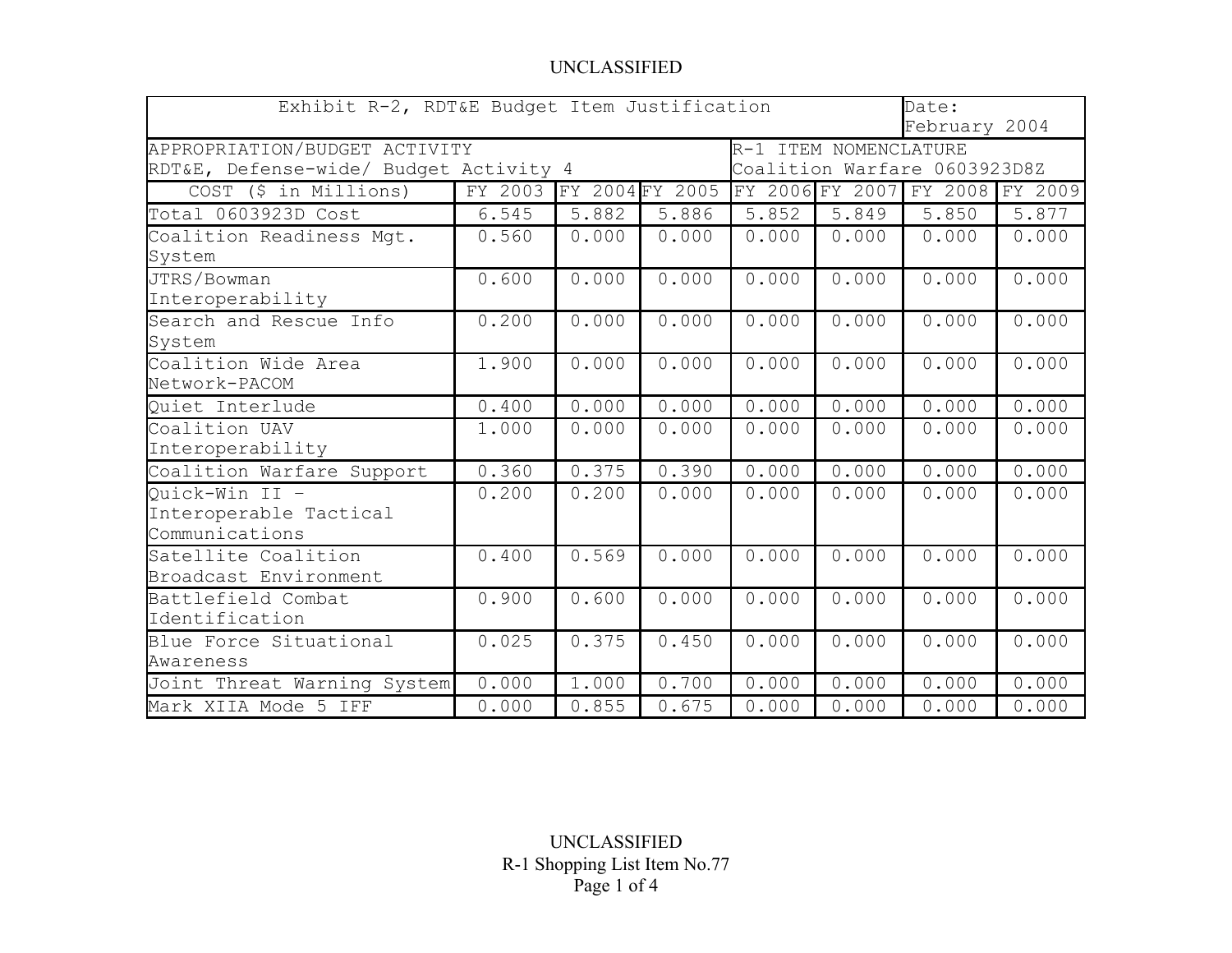## UNCLASSIFIED

| Exhibit R-2, RDT&E Budget Item Justification                 |       |       |       |       |       | Date:<br>February 2004 |       |
|--------------------------------------------------------------|-------|-------|-------|-------|-------|------------------------|-------|
| Subnet Relay                                                 | 0.000 | 0.650 | 0.425 | 0.000 | 0.000 | 0.000                  | 0.000 |
| Coalition Shared Network<br>Intelligence<br>Environment/ACTD | 0.000 | 0.120 | 0.200 | 0.000 | 0.000 | 0.000                  | 0.000 |
| ROK/U.S. Exercise<br>Simulation Interoperability             | 0.000 | 0.075 | 0.200 | 0.000 | 0.000 | 0.000                  | 0.000 |
| Navigation Warfare<br>Electronic Support w/Micro<br>UAVs     | 0.000 | 0.500 | 0.600 | 0.000 | 0.000 | 0.000                  | 0.000 |
| US-UK Imagery                                                | 0.000 | 0.300 | 0.000 | 0.000 | 0.000 | 0.000                  | 0.000 |
| ICOG Task Force Project<br>Support                           | 0.000 | 0.203 | 0.120 | 0.000 | 0.000 | 0.000                  | 0.000 |
| Advanced Soldier Systems                                     | 0.000 | 0.000 | 0.550 | 0.000 | 0.000 | 0.000                  | 0.000 |
| Non-lethal Laser/Microwave                                   | 0.000 | 0.000 | 0.400 | 0.000 | 0.000 | 0.000                  | 0.000 |
| Force Protection                                             | 0.000 | 0.000 | 0.500 | 0.000 | 0.000 | 0.000                  | 0.000 |
| Coalition Exercises-<br>Technical Enablers                   | 0.000 | 0.000 | 0.326 | 0.000 | 0.000 | 0.000                  | 0.000 |
| Transformational C4ISR                                       | 0.000 | 0.000 | 0.350 | 0.000 | 0.000 | 0.000                  | 0.000 |

**A. Mission Description:** The Coalition Warfare (CW) initiative brings added value to the Department's overall international cooperation strategy by providing resources for the U.S. portion of bilateral and multilateral development projects aimed at improving interoperability with allies and other likely coalition partners. Fighting the war on terrorism and coping with the new and emerging threat paradigms have highlighted coalition warfare issues on the radar screens of policy makers and senior leaders throughout the U.S. Government. Coalitions are the preferred means for addressing international crises, lending political legitimacy and providing resources that mitigate U.S. financial, materiel and personnel burdens (OPTEMPO). Interoperability gaps between and among coalition partners have compromised operational effectiveness and jeopardized force protection (e.g., fratricidal incidents). Cooperative efforts with likely coalition partners are needed to close interoperability gaps related to C4ISR, combat identification, logistics, weapon systems and training. Moreover, small investments early in the R&D process yield large dividends (e.g., Joint Strike

> UNCLASSIFIED R-1 Shopping List Item No.77 Page 2 of 4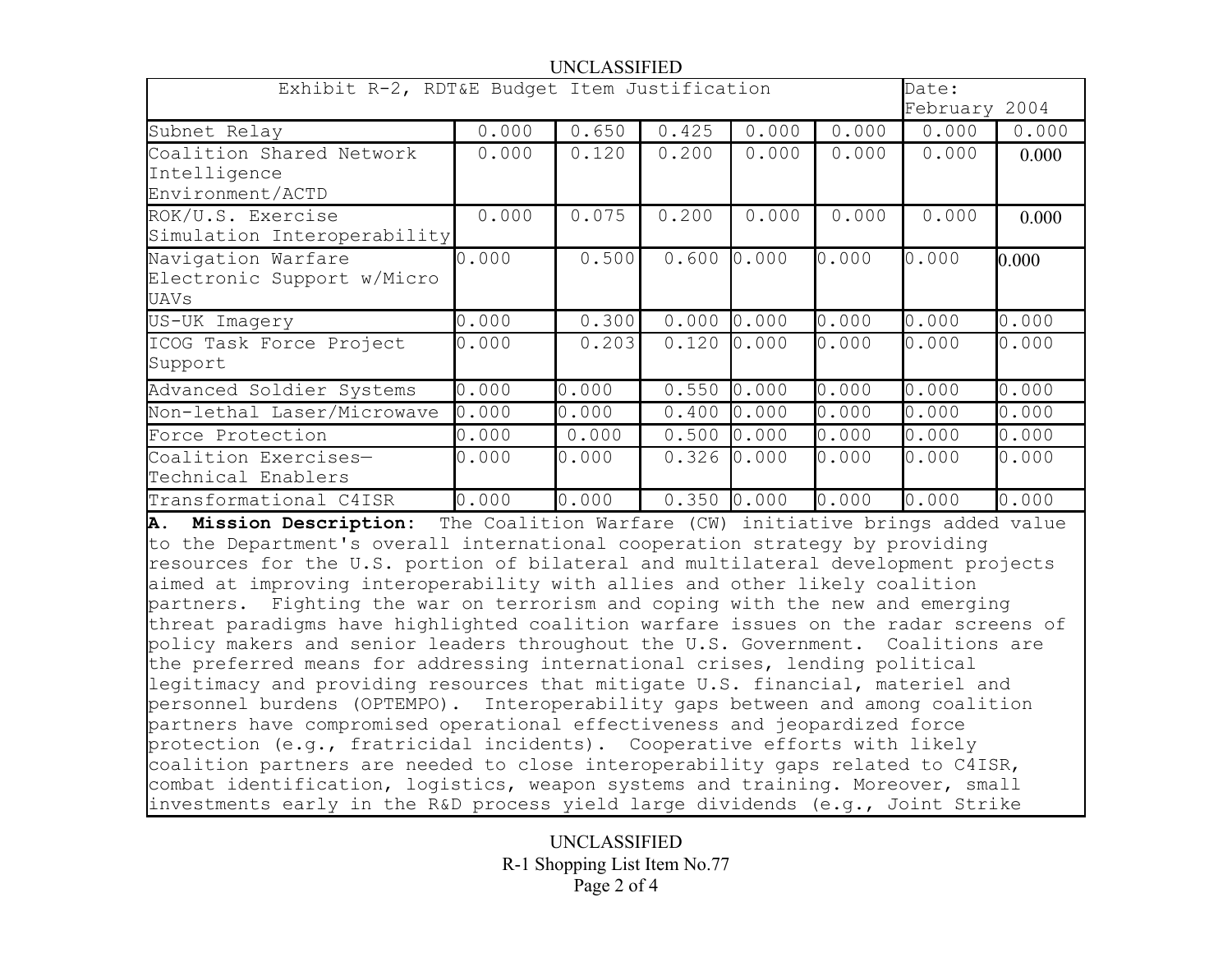## UNCLASSIFIED

Exhibit R-2, RDT&E Budget Item Justification Date:

February 2004

Fighter). The OSD CW initiative encourages PMs and PEOs to involve friendly countries as well as Allies in cooperative development projects to the extent permitted by security considerations (classified data and critical technology), when such partnering is advantageous to the U.S. Government and necessary in terms of regional threat scenarios.

The CW initiative leverages foreign and other U.S. investment in ongoing projects by adding coalition-related enhancements that would otherwise not be realized. For example, recent tragedies linked to fratricide or friendly fire in OEF and OIF have brought on-going efforts in combat identification programs to the highest level of CW support and interest. CW is supporting the Coalition Combat Identification Advanced Concept Technology Demonstration (ACTD), as well as the Coalition Blue Force Situational Awareness ACTD, by providing the necessary financial support to both internationalize these projects and enhance their potentials for success. Both U.S. and foreign technologies and research may be applied to improve the end product.

The CW approach to cooperative RDA projects is consistent with OSD-articulated, preferred methodologies: spiral development and evolutionary acquisition (i.e., getting solution-oriented, threshold-capabilities into the hands of the coalition warfighter quickly). Projects benefiting from CW funding fall into one of two categories: those for which the CW funds no more than 50% of the coalitiondirected portion, with foreign contributions making up the difference; and those involving CW funding of coalition-oriented features of U.S.-only projects. Priority is given, in both categories, to initiatives offering potential solutions to interoperability issues that can be leveraged across multiple Combatant Commands.

The Combatant Commands, Services, Defense Agencies, and OSD nominate candidate projects. OSD selects projects based on their compatibility with established CW criteria: meeting the needs and requirements specified by the warfighter, funding commitments of international partners, responsiveness to USD (AT&L) priorities for international armaments cooperation and goals of the Nov 02 NATO Prague Summit (capabilities-related commitments), potential for leveraging results across multiple Combatant Commands and potential risks related to security and controlled

> UNCLASSIFIED R-1 Shopping List Item No.77 Page 3 of 4